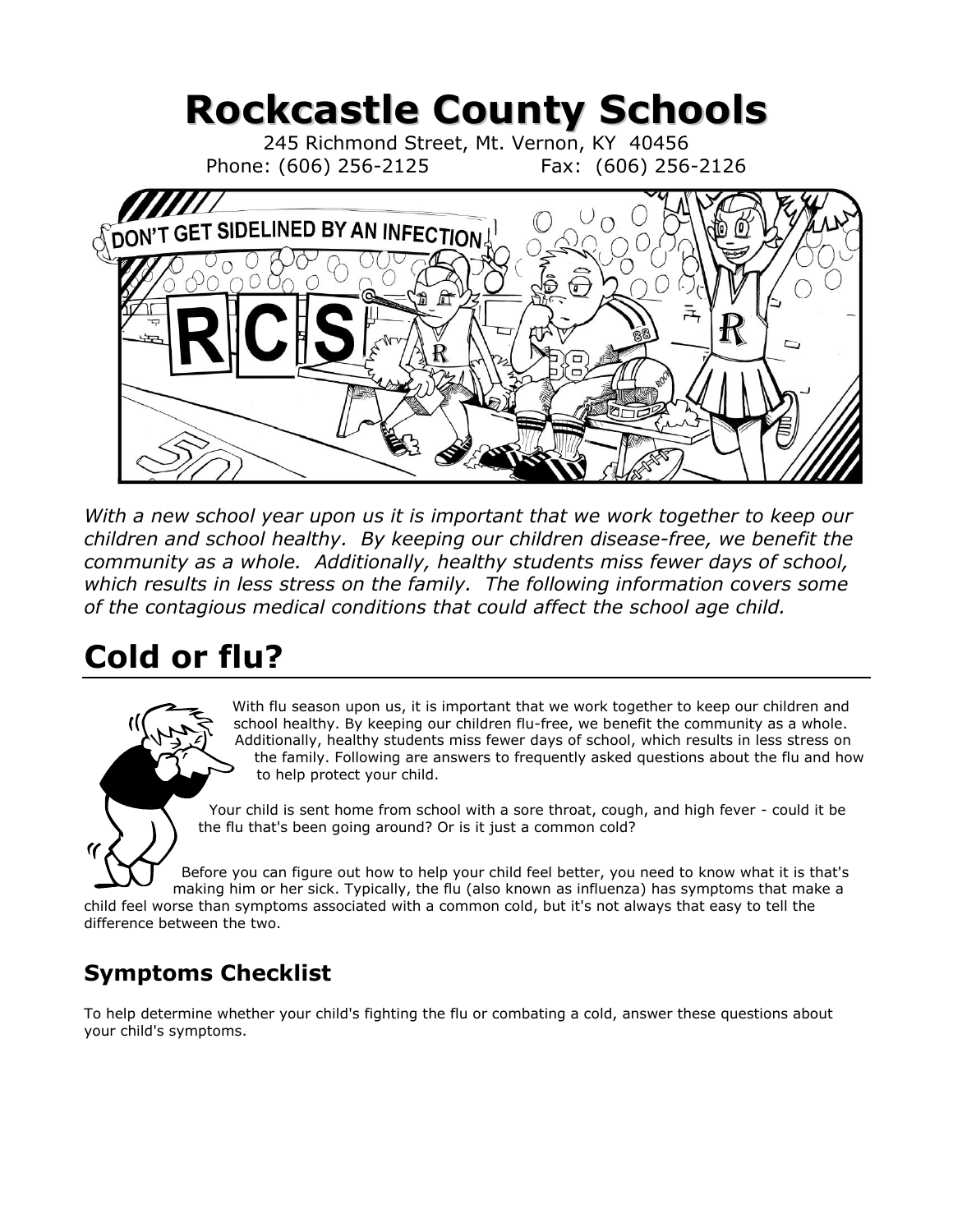| Flu vs. Colds: A Guide to Symptoms                |            |                    |
|---------------------------------------------------|------------|--------------------|
| <b>Questions to ask</b><br>concerning             | <b>Flu</b> | Cold               |
| Was your child's onset of illness<br>$\mathbf{r}$ | sudden     | slow               |
| Does your child have a                            | high fever | no (or mild) fever |
| Is your child's exhaustion level<br>$\cdots$      | severe     | mild               |
| Is your child's cough $\ldots$                    | dry        | severe or hacking  |
| Is your child's throat                            | sore       | fine               |
| Is your child's head                              | achy       | headache-free      |
| Is your child's appetite                          | decreased  | normal             |
| Are your child's muscles                          | achy       | fine               |
| Does your child have                              | chills     | no chills          |

If most of your answers fell into the first category, chances are that your child has the flu. If your answers usually belonged in the second category, it's most likely a cold. But don't be too quick to brush off your child's illness as just another cold. The important thing to remember is that flu symptoms can vary from child to child (and they can change as the illness progresses), so if you suspect the flu, call your child's doctor.

#### **Treatment**

If caught within the first 48 hours of the onset of symptoms, your child's flu may respond to an antiviral medicine, which can shorten the course of your child's infection by 1 or 2 days. In the meantime, take care of your child by offering plenty of fluids and extra comfort.

And if your child's doctor says it's not the flu? Ask him or her whether your child should get a flu shot.



### **Head Lice**

Much to many parents' annoyance, the head louse is a tiny, wingless parasitic insect that lives among human hairs and feeds on extremely small amounts of blood drawn from the scalp. Although they may sound gross, lice (the plural of louse) are a very common problem, especially for kids ages 3 years to 12 years (girls more often than boys).

Lice aren't dangerous and they don't spread disease, but they are contagious and can just be downright annoying. Their bites may cause your child's scalp to become itchy and inflamed and persistent scratching may lead to skin irritation and even infection.

**Lice eggs (called nits)**, which look like tiny yellow, tan, or brown dots before they hatch. After hatching, the remaining shell looks white or clear. Lice lay nits on hair shafts close to the skin's surface, where the temperature is perfect for keeping warm until they hatch. Nits look sort of like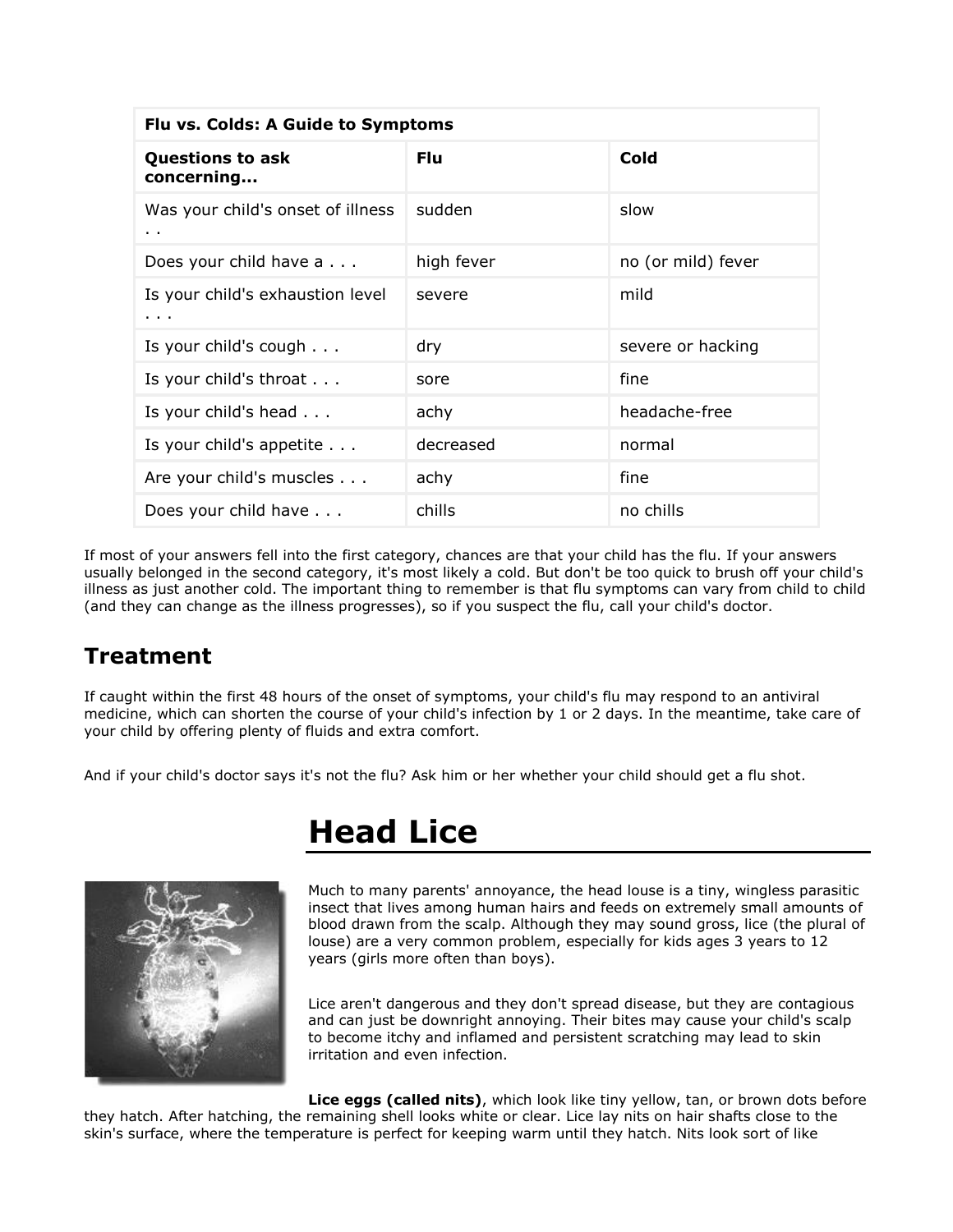dandruff, only they can't be removed by brushing or shaking them off. Unless the infestation is heavy, it's more common to see nits in a child's hair than it is to see live lice crawling on the scalp. Lice eggs hatch within 1 to 2 weeks after they're laid. They become adult lice about 7 days after they hatch. The adult louse is no bigger than a sesame seed and is brownish tan (lice may look darker on people with dark hair). Most lice feed on blood about every 4 to 6 hours, but they can survive up to 3 days off the scalp.

With lice bites come itching and scratching. However, the itching may not always start right away - that depends on how sensitive your child's skin is to the lice. It can sometimes take weeks for kids with lice to start scratching. They may complain, though, of things moving around on or tickling their heads.

You may be able to see the lice or nits by parting your child's hair into small sections and checking for lice and nits on the scalp, behind the ears, and around the nape of the neck (it's rare for them to be found on eyelashes or eyebrows). A magnifying glass and bright light may help. But it can be tough to find a nymph or adult louse - often, there aren't many of them and they're able to move fast.

Call your child's doctor if your child is constantly scratching his or her skin or complains of itches that don't go away, especially on parts of the body that are covered with hair. The doctor should be able to tell you if your child is infested with lice and needs to be treated.

Also be sure to check with your child's school nurse or child-care center director to see if other children have recently been treated for lice. If you discover that your child does, indeed, have lice or nits, contact the staff at your child's school to let them know about it.

#### **Are Lice Contagious?**

Lice are highly contagious and can spread quickly from person to person, especially in group settings (schools, child-care centers, slumber parties, sports activities, camps, and even playgrounds).

Though they can't fly or jump, these tiny parasites have specially adapted claws that allow them to crawl and cling firmly to hair. They spread mainly through head-to-head contact, but sharing clothing, bed linens, combs, brushes, and hats can also help pass them along. Children and teens are most prone to catching lice because they tend to have close physical contact with each other and often share personal items.

And you may wonder if Fido or Fluffy may be catching the pests and passing them on to your family. But rest assured that pets **can't** catch head lice and pass them on to people or the other way around.

#### **How Are Lice Treated?**

Your child's doctor can recommend a medicated shampoo, cream, or lotion to kill the lice. These may be overthe-counter or prescription medications, depending on what treatments have already been tried. It isn't uncommon for treatments to be unsuccessful because of incorrect use or because the lice may be resistant to the chemical in the shampoo.

It's important to follow the directions exactly because these products are insecticides. Applying these medications too much or too frequently can increase the risk of causing harm. Following the directions on the product label is also important to ensure that the treatment works properly. Your child's doctor may also suggest a special rinse to use on your child's hair that makes it easier to comb out the nits using a fine-tooth comb.

It's also a good idea to use a fine-tooth comb on your child's hair after regular shampooing every 3 to 4 days for 2 weeks. Wetting the hair beforehand is recommended because it temporarily immobilizes the lice and they become easier to comb out.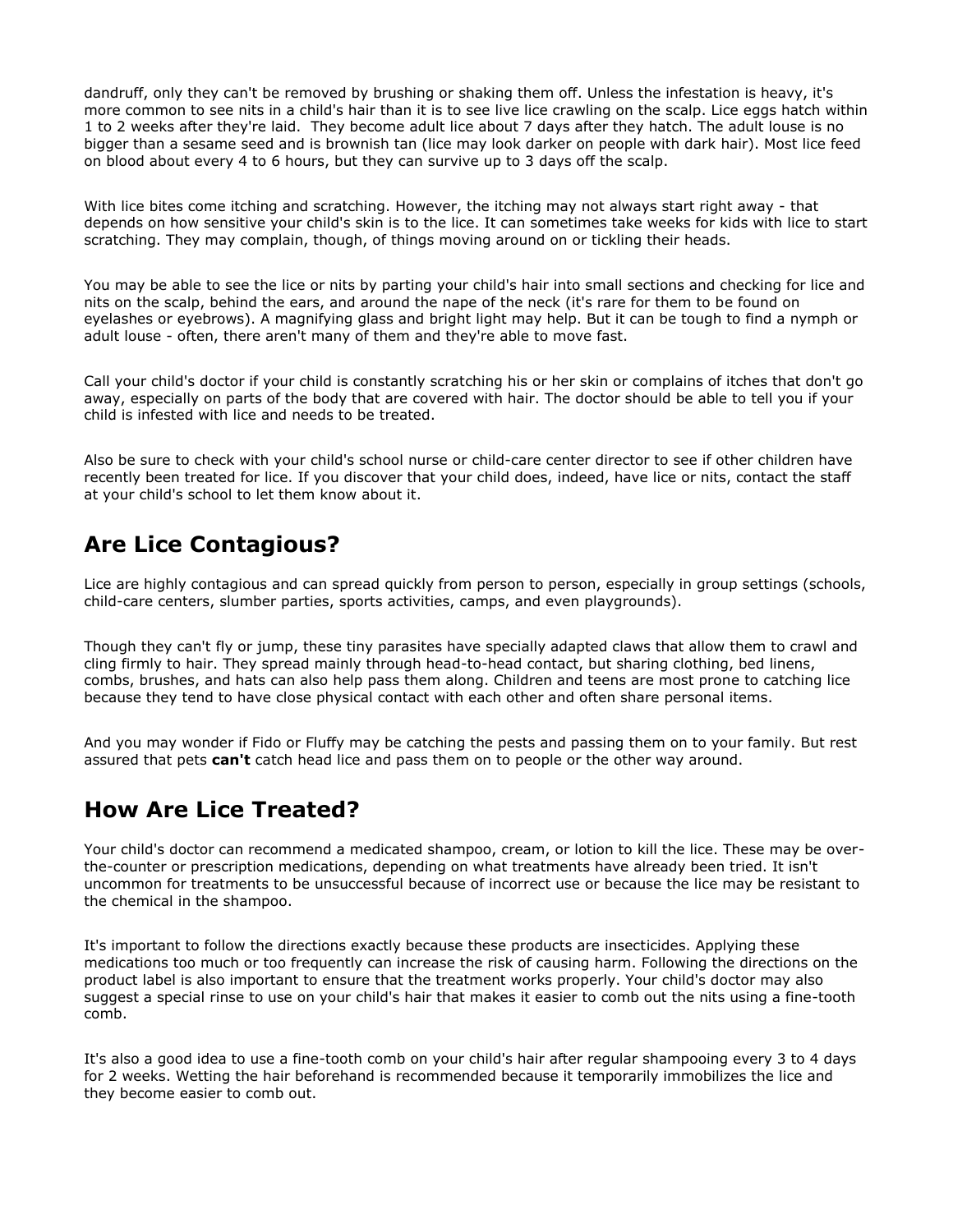Here are some simple steps you can take to help get rid of the lice and their eggs, and help prevent a lice reinfestation:

- Wash all bed linens and clothing that's been recently worn by anyone in your home who's infested in very hot water (130 degrees Fahrenheit, or 54.4 degrees Celsius) then put them in the hot cycle of the dryer for at least 20 minutes.
- Dry clean any clothing that isn't machine washable.
- Have bed linens, clothing, and stuffed animals and plush toys that can't be washed dry-cleaned. Or, put them in airtight bags for 2 weeks.
- Vacuum carpets and any upholstered furniture (in your home or car).
- Soak hair-care items like combs, barrettes, hair ties or bands, headbands, and brushes in rubbing alcohol or medicated shampoo for 1 hour. You can also wash them in hot water or just throw them away.

Because lice are easily passed from person to person in the same house, other infested family members will also need treatment to prevent the lice from coming back.

## **Meningitis**

Meningitis is an inflammation of the **meninges**, the membranes that cover the brain and spinal cord. The inflammation is usually caused by bacteria or viruses (viral meningitis is also called **aseptic meningitis**). Less common causes include fungi, protozoa, and other parasites. Sometimes certain medications, cancers, or other diseases can inflame the meninges, although such noninfectious cases of meningitis are much rarer.

Many of the bacteria or viruses that can cause meningitis are fairly common and are more often associated with other everyday illnesses. Sometimes, however, they spread to the meninges from an infection in another part of the body. The infection can start anywhere, including in the skin, gastrointestinal tract, or urinary system, but the most common source is the respiratory tract. From there the microorganisms can enter the bloodstream, travel through the body, and enter the central nervous system. In some cases of bacterial meningitis, the bacteria spread directly to the meninges from a severe nearby infection, such as a serious ear infection (otitis media) or nasal sinus infection (sinusitis). Bacteria may also enter the central nervous system after severe head trauma or head surgery.

Bacterial meningitis is less common than viral meningitis but is usually much more serious and can be lifethreatening if not treated promptly.

Viral meningitis is relatively common and far less serious than bacterial meningitis. It often remains undiagnosed because its symptoms are similar to those of the common flu. The frequency of viral meningitis increases slightly in the summer and fall months because people are more often exposed to common viral agents during those seasons.

Bacterial meningitis occurs in people of all ages but is more common in the very young and the elderly. Teenagers and college students are also slightly more at risk for the disease because of time spent in close contact with many of their peers. Viral meningitis occurs in people of all ages, although it is more common in children.

The long-term outlook for children who develop meningitis varies greatly and depends on a child's age, the microorganism causing the infection, any other complications, and the treatment the child receives. The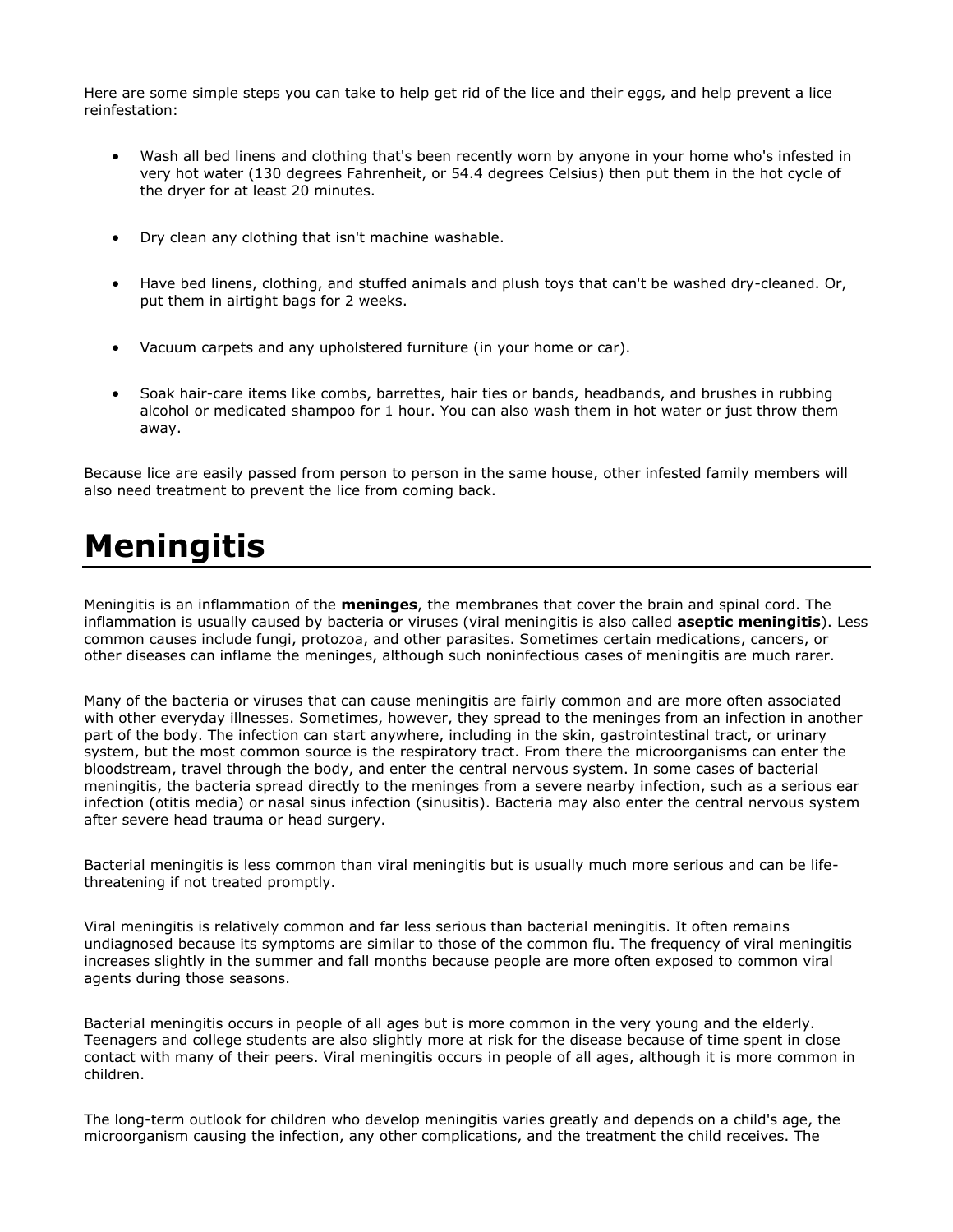complications of bacterial meningitis can be severe and include neurological problems such as hearing loss, visual impairment, seizures, and learning disabilities. The heart, kidneys, and adrenal glands may also be affected. Although some children develop long-lasting neurological problems from bacterial meningitis, most who receive prompt diagnosis and treatment recover fully.

The majority of cases of viral meningitis resolve with no complications.

#### **Contagiousness**

Most cases of meningitis result from infections that are contagious. The infectious agents usually spread from person to person in tiny drops of fluid from the throat and nose of someone who is infected. (This could be a person with either meningitis or, more likely, the common infection caused by that germ.) The drops may become airborne when the person coughs, laughs, talks, or sneezes. They then can infect others when people breathe them in or touch the drops and then touch their own noses or mouths.

Sharing food, drinking glasses, eating utensils, tissues, or towels may all transmit the infections as well. Some infectious organisms can spread through a person's stool, and someone who comes in contact with the stool such as a child in day care - may contract the infection.

The infections most often spread between people who are in close contact, such as those who live together or people who are exposed by kissing or sharing eating utensils. Casual contact at school or work with someone who has one of these infections usually will not transmit the infectious agent.

It is important to remember that just because someone becomes infected with a particular bacterium or virus does not automatically mean that person will get meningitis. In most cases, the microorganism will simply cause a run-of-the-mill respiratory or gastrointestinal infection. In some instances, people may carry one of the germs that can cause meningitis without becoming ill at all. Even though they have no symptoms of disease, they can still spread the germ, however.

Patients with meningitis typically remain contagious while they still have symptoms. People who have bacterial meningitis can be contagious for about 24 hours after they begin taking antibiotics.

#### **Home Treatment**

Any child with suspected meningitis should be seen by a doctor.

**Seek medical attention immediately** if you suspect your child has meningitis or if your child exhibits symptoms such as vomiting, headache, lethargy or confusion, neck stiffness, rash, and fever. Infants who have fever, irritability, poor feeding, and lethargy should be assessed by a doctor right away.

If your child has had contact with someone who has meningitis (for example, in a child-care center or a college dorm), call your child's doctor to determine whether your child should take preventive medication.

## **Staph Infections**

Staph infection is an infection that can be prevented by following some simple guidelines for personal hygiene. Please read this information and teach your child how to protect himself/herself from getting this infection. If you have any questions, please contact your doctor or the school nurse (256-2125).